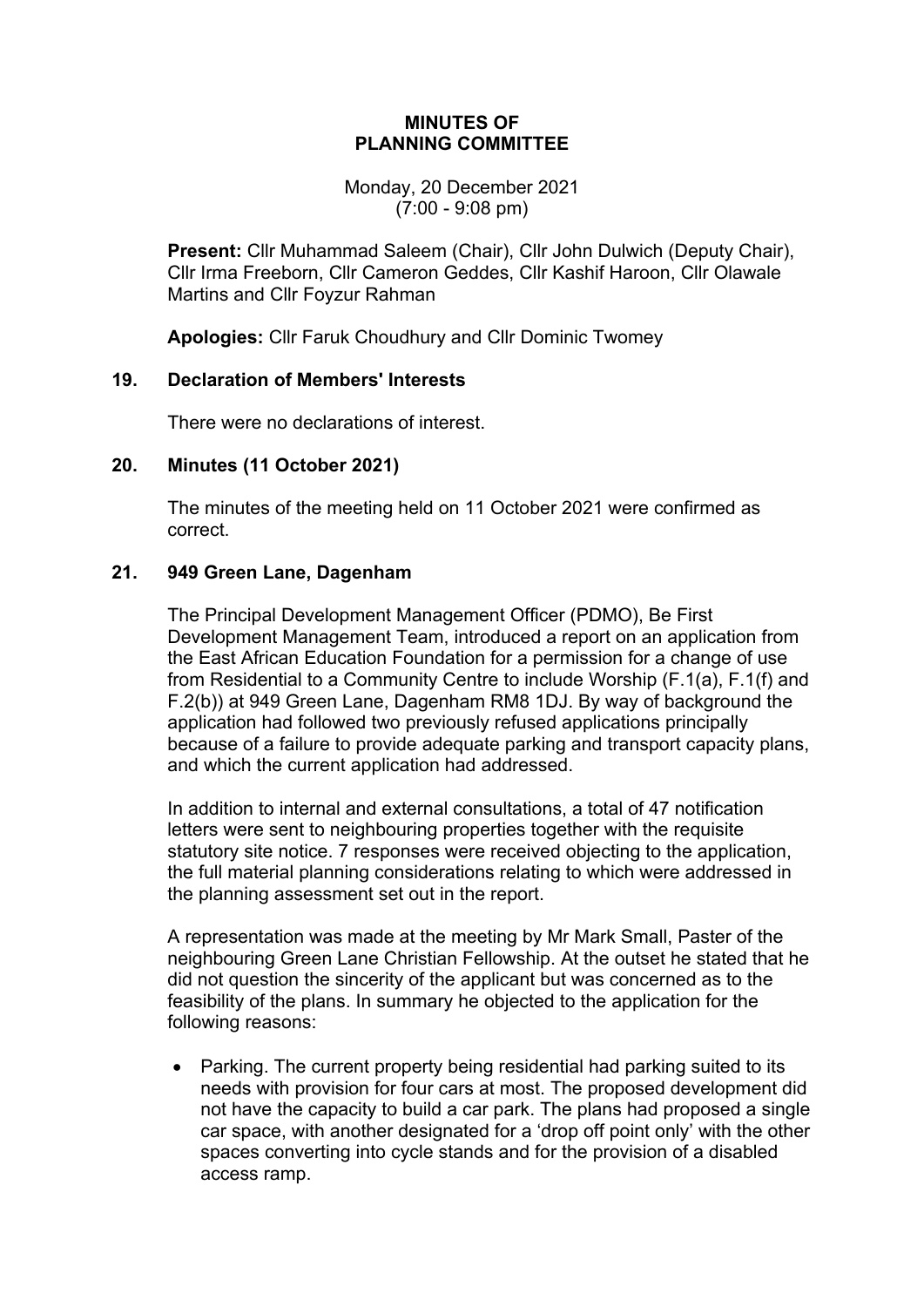The adjoining Fellowship had its own car park, and the concern was that its use would become a source of contention with the applicant.

- Traffic safety. Green Lane was a main road with a significant traffic flow. The area also contained a local school and therefore the change of use would generate more car movements creating hazards for pedestrians and pupils to negotiate.
- Public safety. The property had no side access, and the plans did not appear to include emergency exits in the event of a fire at the main entrance, and
- Community Use. The added benefits of the development to the local community were seriously questioned, given many of the services were already provided within the locality. The description in the application of 'include worship' was vague and open to interpretation, and consequently the impact on the lives of residents was not clear.

Dr Salim, representing the applicant addressed the Committee in response to the objections. He outlined the role of the Church and its objectives and activities in relation to specifically serving the needs of the local community highlighting a number of charitable and socially beneficial causes such as woman's empowerment initiatives, problems for young people around knife crime, gang culture, addiction and bullying, as well as their work with the NHS and food banks, particularly during the pandemic.

He was of the view that the conditions imposed on the application would address the concerns raised by the objectors both during the consultation and raised at the meeting. In respect of the latter the Chair asked him to specifically address the points raised by Paster Short.

Dr Salim stated that most of the users were local and would attend either on foot or by cycle and therefore parking would not be a problem as it would only be required for those with a disability, who in the main would be dropped off. He provided assurances that users of the Church would be advised not to park in the adjoining Christian Fellowship car park. On this point Members were advised by officers that any possible disputes that may arise in the future would be a civil matter and should be disregarded for the purposes of determining the application.

Dr Salim stated that the development would include adequate fire safety measures including appropriate means of escape in the event of a fire. He concluded that should this application be approved; the organisation was willing to work in cooperation with their neighbours including the Christian Fellowship and the wider local community. Responding to a question from the Committee about the organisation Dr Salim explained that although they were currently based in Newham, they had undertaken local community activities, operating out of rented sites both in Longbridge Road and another near Upney Station. However, both sites were small, hence the need to locate to a permanent base in the Borough.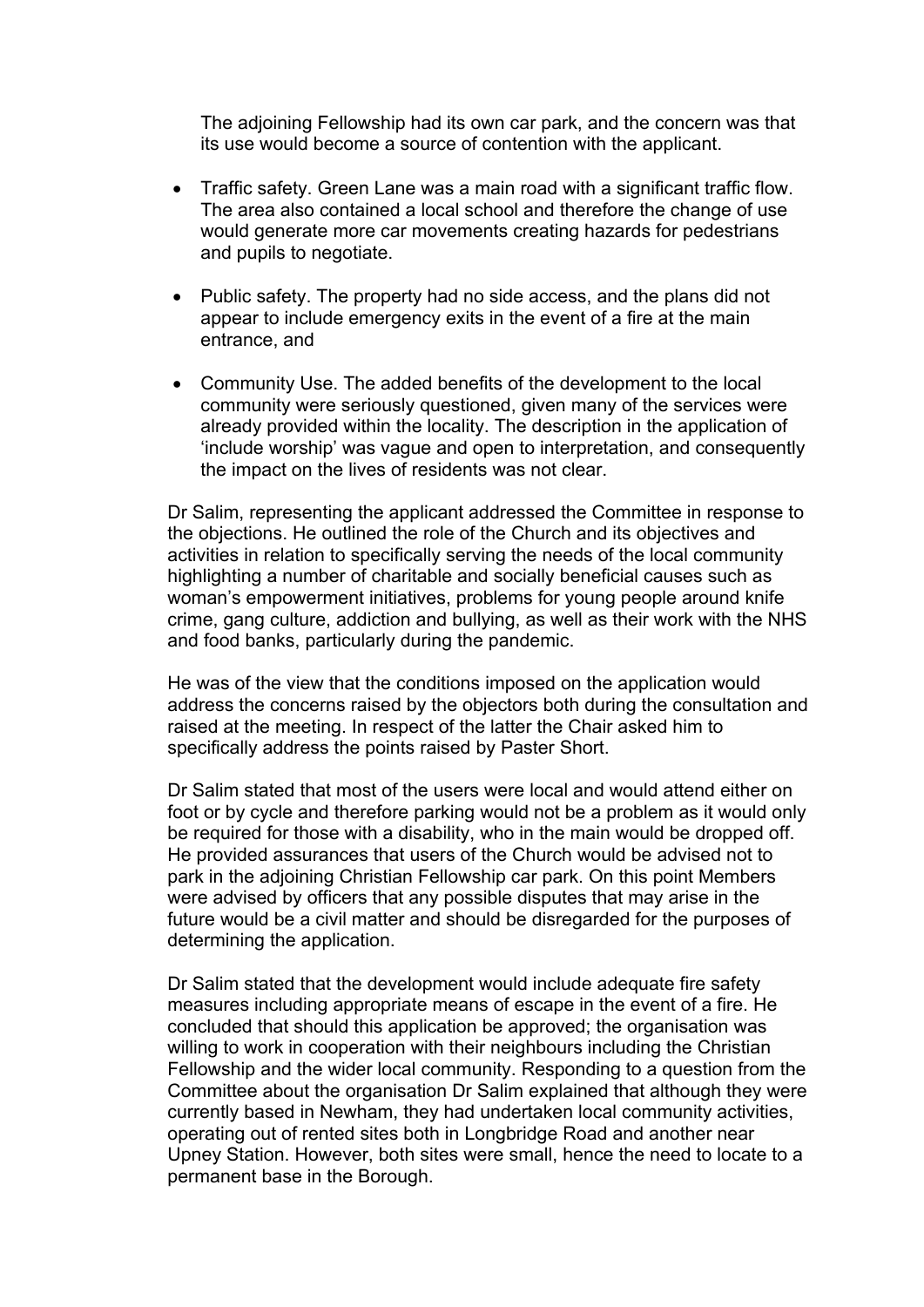Whilst the objectives of the organisation as stated in the application were welcomed Members felt it was important not to dismiss the significant number of objections that had been received during the consultation, recognising the concerns of local residents about a reduction in their quality of life brought about by perceived noise, traffic and other nuisances.

The Chair asked that should the application be approved what actions could the Council take if the imposed conditions were not met? Officers confirmed that failure to comply with the conditions, which would be secured through a legal agreement, could result in enforcement notice(s) being issued, with a maximum fine of up to £20k being levied.

Officers concluded that based on the documents, drawings and evidence submitted it was clear that the proposed community centre would provide a dual purpose and offer a range of activities which would serve the local community, be fully accessible and be near to other local services. Similarly, based on the full list of members most users would be local to the application site, and consequently it was considered that the development would have minimal impact on the highway and parking amenity, seeing that most users would travel to and from the site by foot, bike or public transport.

Whilst the proposal would result in more activity and noise and general disturbances than currently produced by the existing residential property, nevertheless, as the site was isolated from surrounding neighbouring residents, and given the opening hours of the development, the benefits arising from the scheme were considered to outweigh any significant harm to neighbouring amenity.

On balance therefore the proposal was considered acceptable and in keeping with the development policies.

Accordingly, the Committee **RESOLVED** to:

- 1. Agree the reasons for approval as set out in the report, and
- 2. Delegate authority to the Strategic Director of Inclusive Growth in consultation with Legal Services to grant planning permission subject to the completion of a legal agreement under s106 of the Town and Country Planning Act 1990 (as amended) based on the Heads of Terms identified at Appendix 6 and the Conditions listed in Appendix 5 of the report.

### **22. Kingsley Hall, Parsloes Avenue, Dagenham**

The Principal Development Management Officer (PDMO), Be First Development Management Team, introduced a report on an application from the Livability and Kingsley Hall Church and Community Centre seeking a permission at Kingsley Hall, Porters Avenue, Dagenham RM9 5NB for the demolition of all buildings and the redevelopment of the site for 36 residential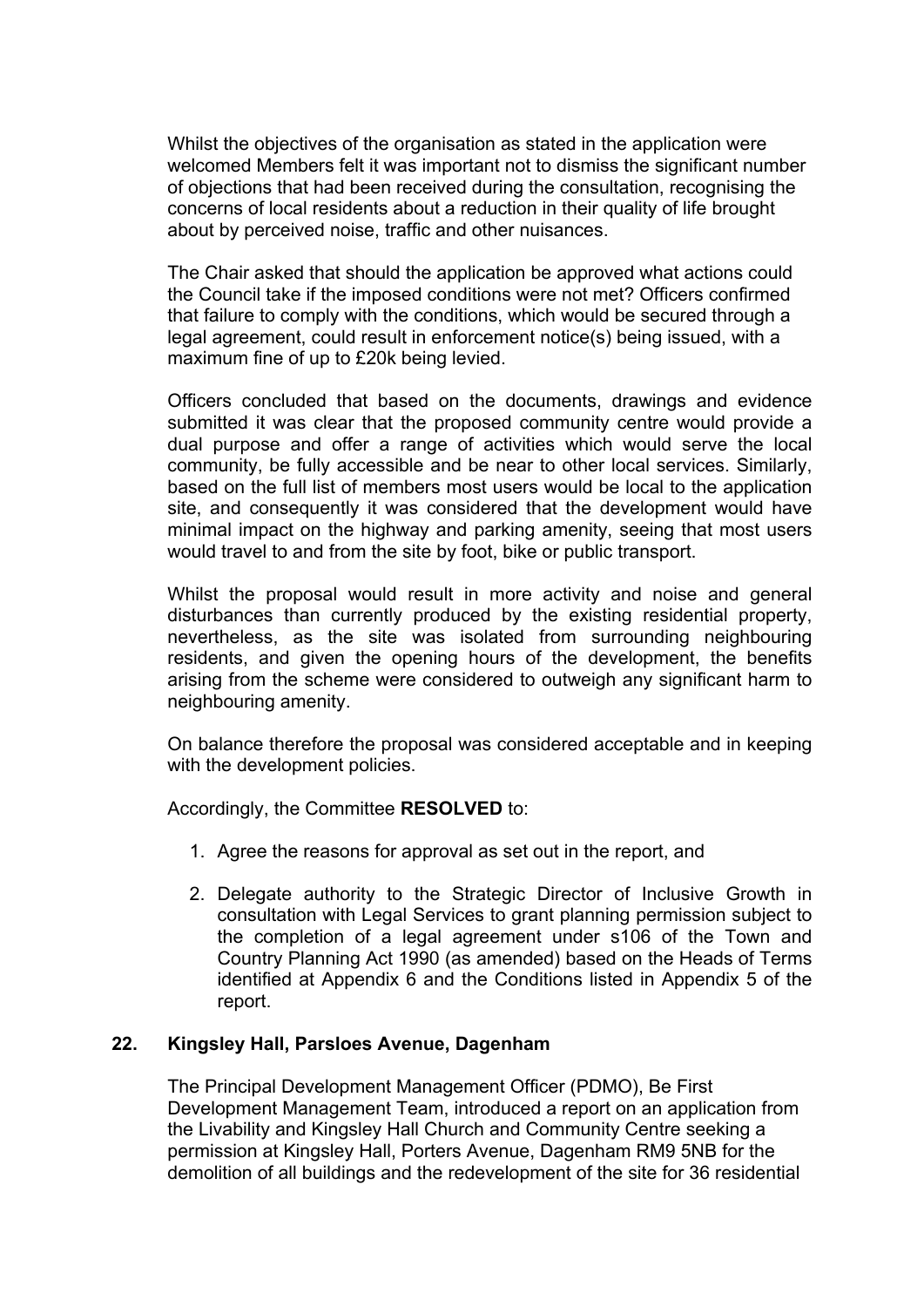units (Class C3), comprising 3 x one bed units, 32 x two bed units and 1 x three bed unit in a part three and part four storey building, together with ancillary accommodation, landscaping, service infrastructure, car parking, means of access and other associated works*.*

In addition to internal and external consultations, a total of 722 notification letters were sent to neighbouring properties together with the requisite statutory press and site notices. 3 responses were received objecting to the application, the full material planning considerations relating to which were addressed in the planning assessment set out in the report.

In the light of the officer presentation a comment was expressed as to the fact that there was no element of affordable housing provision within this application phase of development, which was seen as very disappointing given the financial pressures of sections of the local community, particular at this time of the pandemic.

By way of background, it was explained by officers that this was not a standalone application and should be viewed in the context of the previous approval(s) granted by the Committee for the site as a whole. This included upgraded and new community facilities for a nursery and place of worship (phases 1A and 1B) together with this latest phase 2 providing the housing element to fund the development.

The previous application(s) had included provision to allow the applicant to offset the costs of the community facilities against the housing, which itself had been subject to an independent viability test that showed there was no scope to achieve any affordable housing on this site.

One registered speaker opposing the application addressed the Committee. Aside of providing new dwellings to house families, they questioned as to how this scheme would enhance and enrich the community and local environment as a whole. In summary their concerns were:

- Loss of privacy to surrounding residents
- Increased traffic
- Parking problems
- Noise and light pollution

They expressed doubt over the value of the public consultation exercise, claiming that the Planning Officers had failed to engage directly with those residents affected by the development. They were also critical of the application plan and associated studies, suggesting that the traffic study was years out of date and did not reflect the recent demography of the area, especially given the effects of the pandemic.

The applicant representative addressed the Committee in response to the objections. The scheme had been the subject of a continuous process of community consultation which had shaped the reconfiguration of the site. He emphasised the core values of Kingsley Hall which were to care for its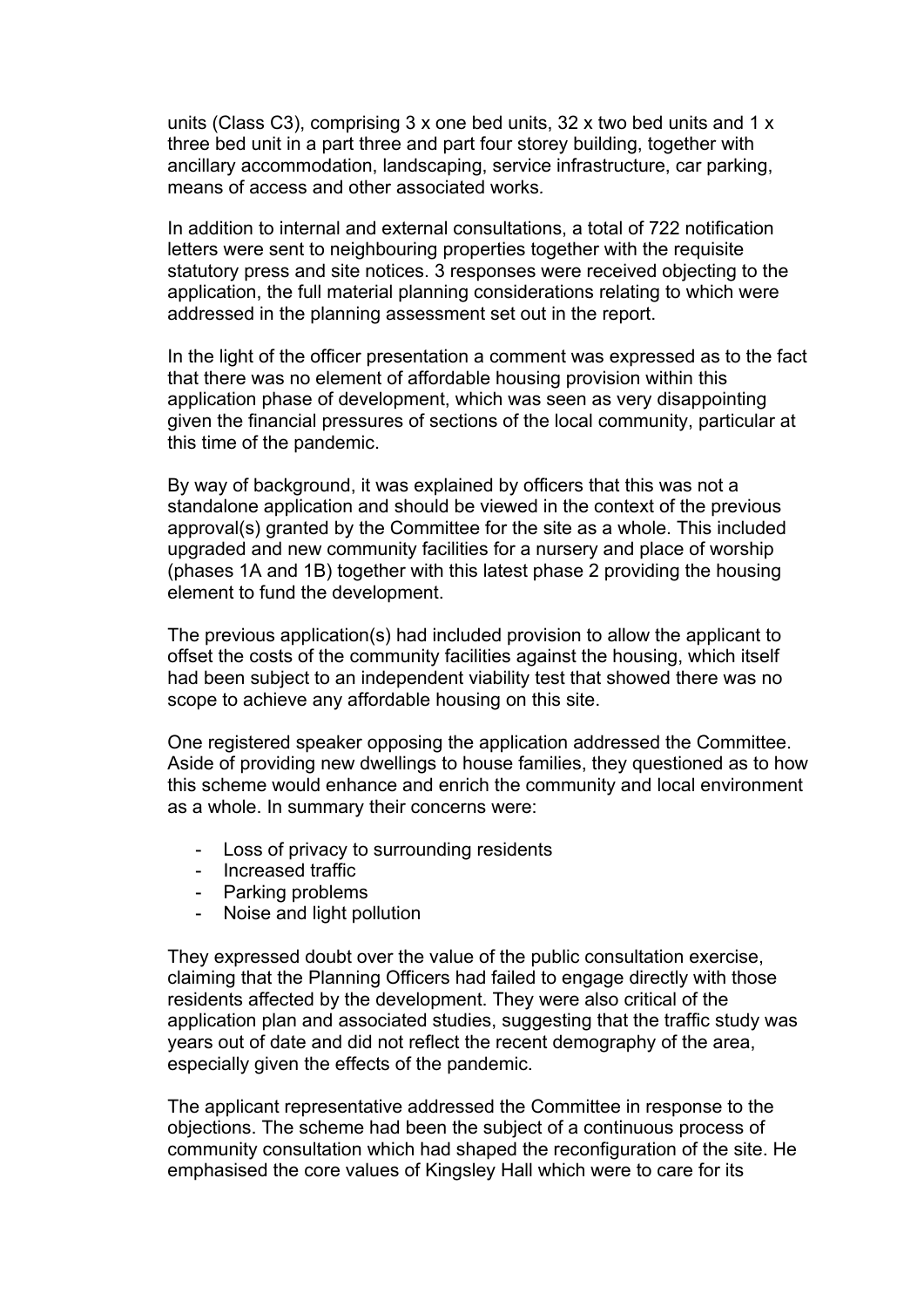neighbours and provide services to the most vulnerable members of the local community.

He explained that Kingsley Hall had secured significant external investment into the scheme including the GLA which had allowed the community aspects of the scheme to be enhanced. The design and realignment of the development was more joined up with the community facilities be brought to the front of the site with the housing element facing the existing residential roads to the rear. He was confident that the reconfiguration of the site would resolve a lot of the issues highlighted by the objector which was backed up by the officer assessment in the report concerning the minimal impact that the development would have on neighbouring amenity.

In summary the officer concluded that the redevelopment of the site to provide a residential development was acceptable in principle and would contribute to the Borough's housing stock through the provision of 36 high quality units which were compliant with relevant standards.

The scale, sitting and design of the development was considered appropriate to the site's context and would result in a high-quality finish, whilst respecting the amenity of existing and future neighbouring occupiers. The development had adopted a sustainable approach to transport whilst ensuring an acceptable impact on local highways and infrastructure. The proposal was also considered acceptable in terms of sustainability and impact on air quality, with a financial contribution secured to mitigate any shortfall in carbon reduction.

Accordingly, the Committee **RESOLVED:**

- 1. To agree the reasons for approval as set out in the report,
- 2. Delegate authority to the Strategic Director of Inclusive Growth in consultation with Legal Services to grant planning permission subject to the completion of a legal agreement under s106 of the Town and Country Planning Act 1990 (as amended) based on the Heads of Terms identified at Appendix 6 and the Conditions listed in Appendix 5 of the report, and
- 3. That, if by 20 June 2022 the legal agreement had not been completed, the Strategic Director of Inclusive Growth be delegated authority to refuse planning permission or extend this timeframe to grant approval.

#### **23. Segro Park, Choats Road, Dagenham - Plot 3**

The Development Management Officer (DMO), Be First, introduced a report on an application from SEGRO (East Plus) Ltd for planning permission for the construction of an industrial building (Use Class B2, B8, E(g)(iii), with ancillary offices, access ramp, creation of new vehicular accesses from Choats Road and Halyard Street, pedestrian and cycle access from Choats Road, cycle, motorcycle and car parking, roof mounted solar panels, hardstanding and circulation areas, roof terrace, sprinkler tanks, pump, and all other ancillary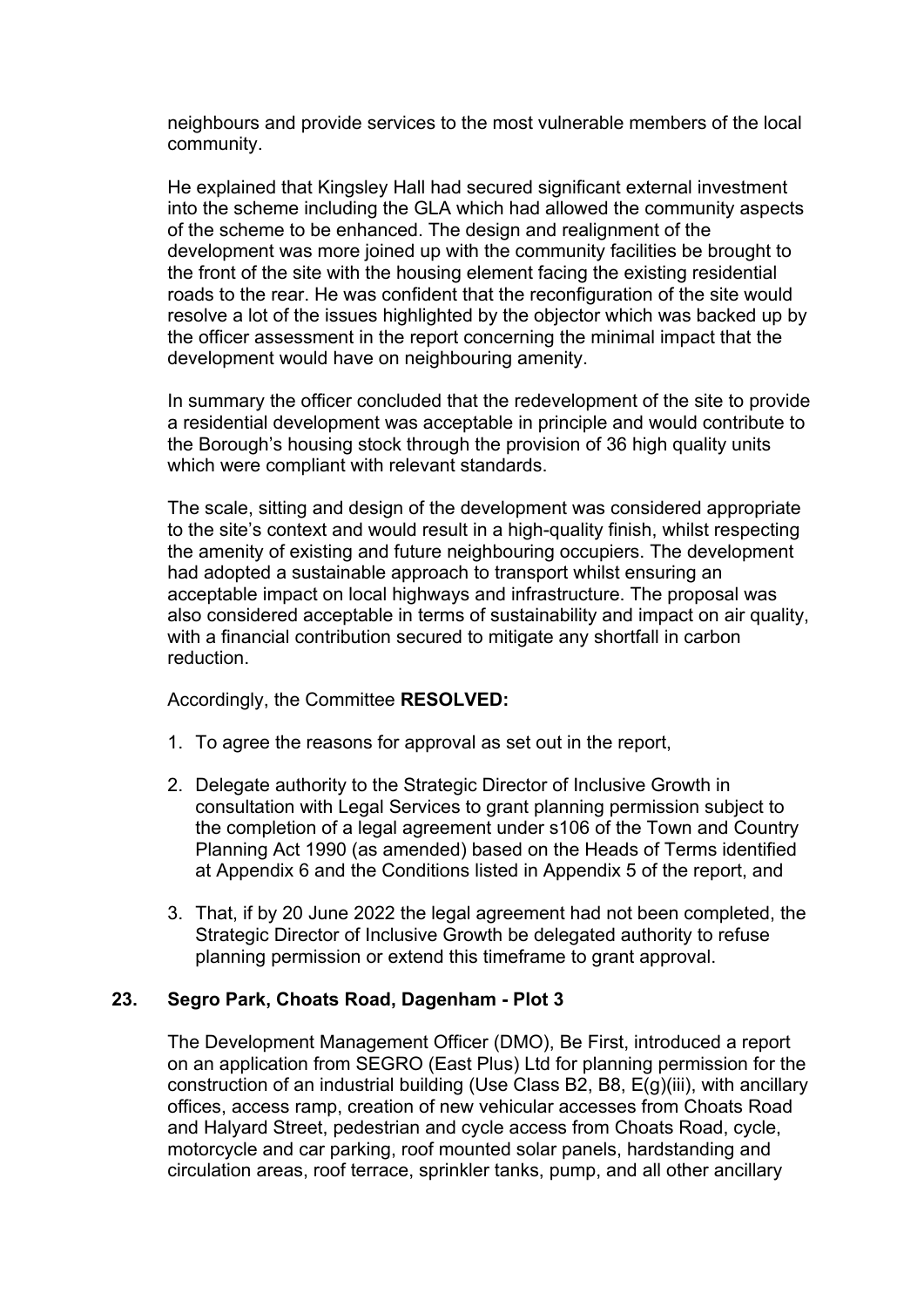works including landscape, drainage, engineering, ground stability works and boundary treatment.

Further to the publication of the agenda a supplementary report was issued updating the Committee on the outcome of further discussions between the LBBD Employment and Skills officers and the applicant, which proposed that should the application be approved the head of term relating to training and employment should be updated to reflect an increased financial contribution.

By way of background the DMO explained that this planning application was the third industrial development submitted by Segro in partnership with the GLA. The first application at site 4, reference 19/01178/FUL was granted planning permission on 3 January 2020. The Committee subsequently resolved to grant planning permission on 5 July 2021 for Segro Plot 2 (planning application reference 21/00023/FUL), subject to planning obligations and conditions. The s106 Agreement was yet to be finalised and the Stage 2 GLA referral was required before planning permission could be granted for Plot<sub>2</sub>

In addition to internal and external consultations, a total of 143 notification letters were sent to neighbouring properties together with the requisite statutory press and site notices. 1 response was received on behalf of the promoter for the BRL housing development expressing support for the principle for the redevelopment of the site and welcomed the opportunity to work with the applicant and the Council on future employment, skills and training initiatives. The full material planning considerations relating to these matters were addressed in the planning assessment set out in the report.

The Chair expressed his support for the application and welcomed the creation of a significant number of new job opportunities for residents.

There being no issues raised by Members, the DMO concluded that the proposed development was considered acceptable in land use terms and when considered as a whole would provide an appropriate land use within adopted Core Strategy SIL designation, as the part of the statutory Development Plan and accord with the London Plan, and emerging Local Plan.

The development would optimise opportunities for local employment, skills and training through the construction and end use phases. The development included commitments to improve the accessibility of the site, including enhanced cycle routes, a contribution towards improving bus services and a financial contribution towards the local/strategic highways improvements. The highways commitments would assist in mitigating the impacts of the development in highways terms and were supported.

The Energy Strategy submitted as part of the development demonstrated that the proposals would sufficiently reduce carbon dioxide emissions, with any off set to be secured through the s106 Agreement.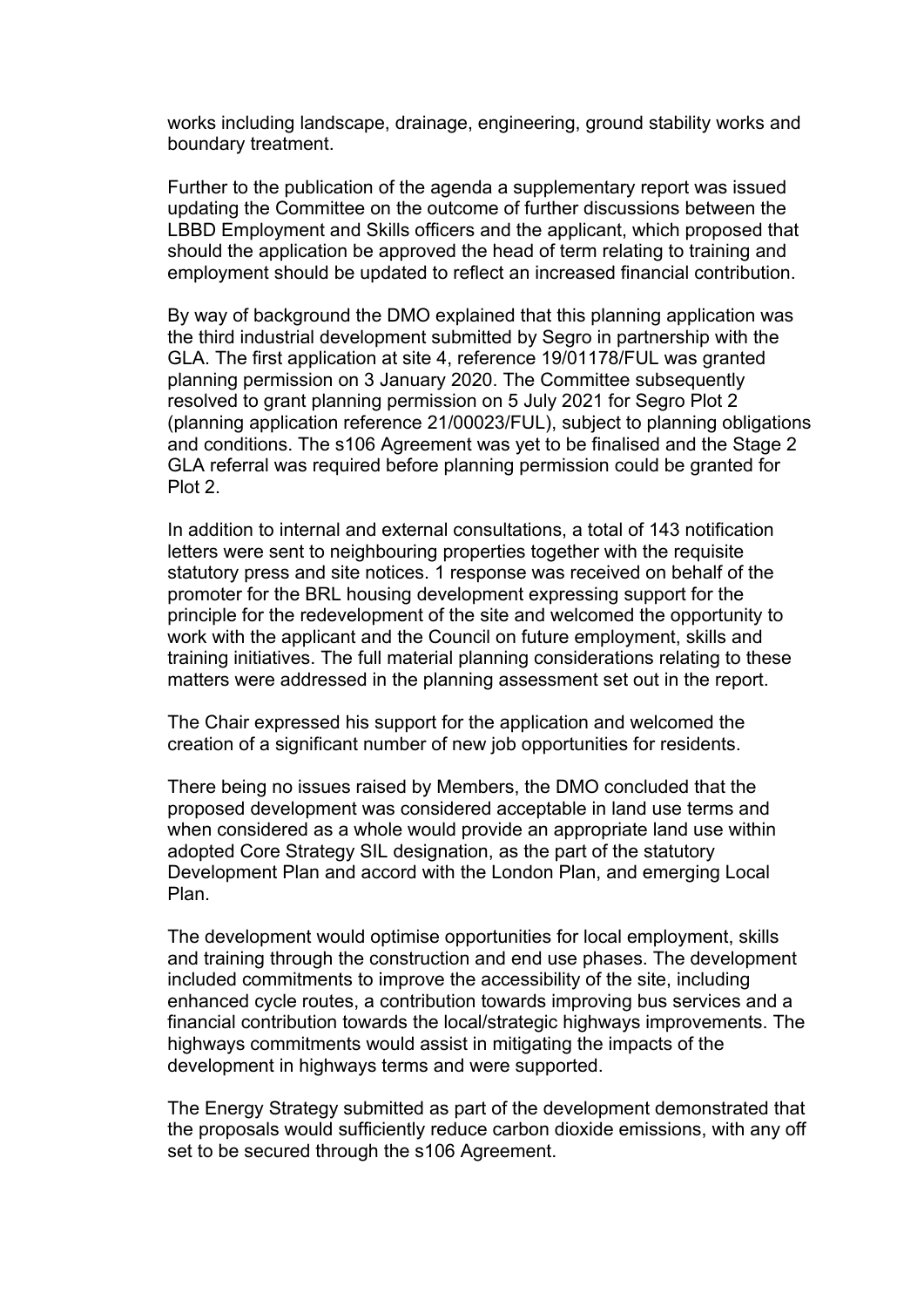Accordingly, the Committee **RESOLVED** to:

- 1. Agree the reasons for approval as set out in the report,
- 2. Delegate authority to the Strategic Director of Inclusive Growth in consultation with Legal Services to grant planning permission subject to the completion of a legal agreement under s106 of the Town and Country Planning Act 1990 (as amended) based on the Heads of Terms identified at Appendix 6 of the report and the supplementary report, and the planning conditions at Appendix 5, and
- 3. Agree that, if by 20 June 2022 the legal agreement had not been completed, the Strategic Director of Inclusive Growth be delegated authority to refuse planning permission or extend this time frame to grant approval.

# **24. Segro Park, Choats Road, Dagenham- Plot 2 Update**

The Development Management Officer (DMO), Be First Development Management Team updated the Committee regarding planning application 21/00023/FUL- Plot 2 at Segro Park, Choats Road, Dagenham which was approved on 5 July 2021 subject to a number of planning conditions and obligations.

In the light of that decision and following continued objections to the scheme on highways grounds by TfL, the Mayor of London's industrial developer for East London, detailed discussions continued between the applicant (Segro) and TfL to come to an agreed position, as a consequence of which a number of improvements appertaining to highways/transport obligations were now being proposed.

As a result, the following uplift had been agreed:

- A financial contribution of £600,000 (index linked from the date of planning permission) towards necessary changes to local bus services (night-time and morning peak capacity) to serve the development. This was an uplift from £200,000 as previously presented.
- A new financial contribution of £248,577 (index linked from the date of planning permission) towards localised highways improvements or works to the wider A13.
- Reduction in car parking spaces on occupation from 218 to 172, and
- Submission of a revised Car Parking Management Plan requiring a 10% reduction in car parking by the 10<sup>th</sup> anniversary, subject to a car parking survey demonstrating spaces are not essential for operation purposes. This represents a change from the previous reduction of 20% which was linked to the PTAL rating changing to 4 in the future.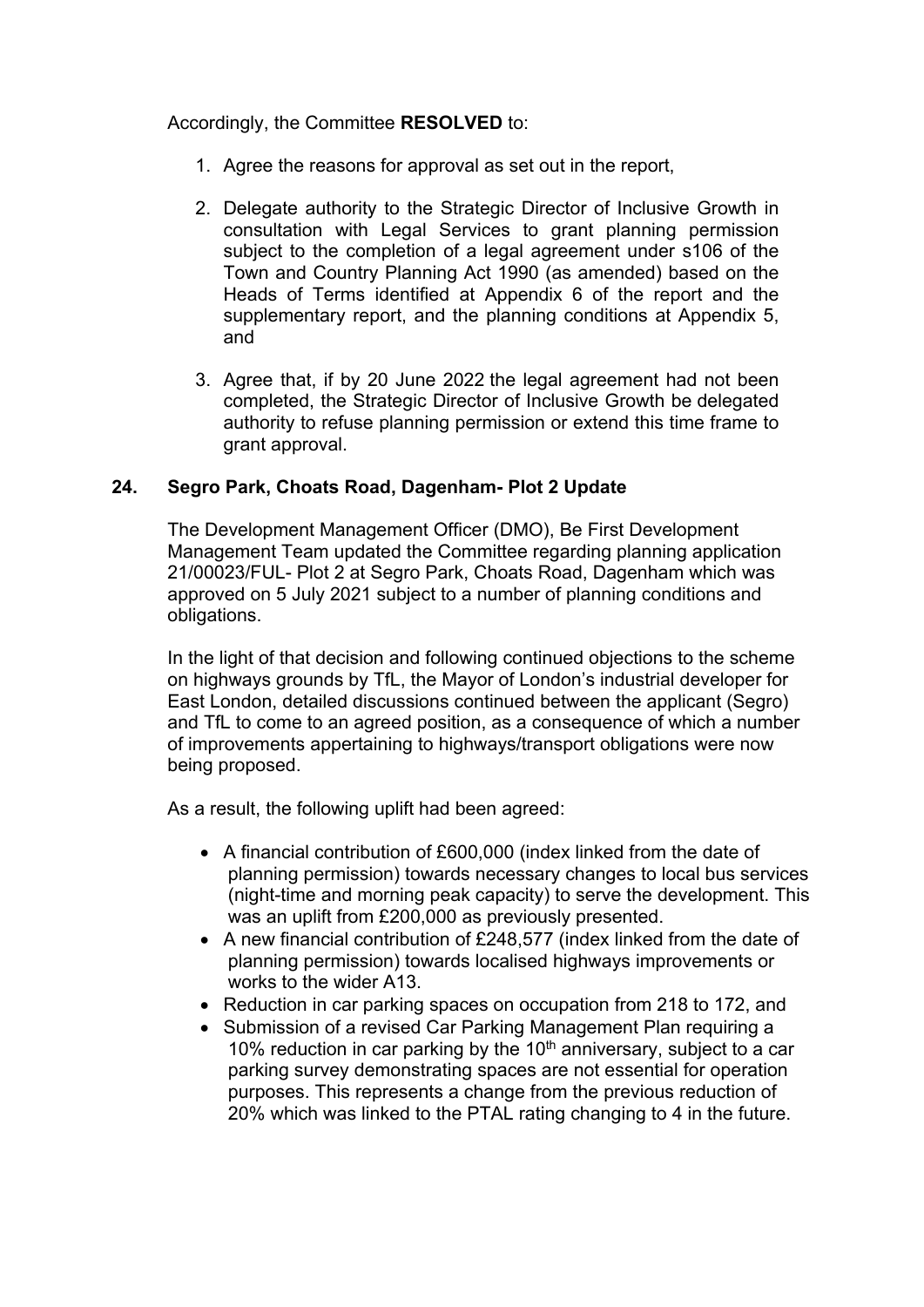The above summary represented a position that both the applicant and TfL have agreed on. Be First officers support this progression and the additional measures that have been secured. Whilst these changes could be agreed under delegated powers, given they are substantial and material, officers considered it was in Members' interest to be informed of the updated position.

The applicant also sought a number of minor amendments to the conditions which formed part of the planning consent granted in July 2021 and which were detailed in the report. Officers were satisfied with the proposed changes and did not consider these to be materially different to the approved position.

Therefore, the Committee **RESOLVED** to:

- 1. Agree the reasons for approval as set out in the report,
- 2. Delegate authority to the Strategic Director of Inclusive Growth in consultation with Legal Services to grant planning permission subject to securing the completion of a legal agreement under s106 of the Town and Country Planning Act 1990 (as amended) based on the Heads of Terms at Appendix 1 and the Conditions listed in Appendix 2 of the report, and
- 3. Agreed that, if by 20 June 2022 the legal agreement had not been completed, the Strategic Director of Inclusive Growth be delegated authority to refuse planning permission or extend this time frame to grant approval.

#### **25. Former Rexel Site, Rainham Road, Dagenham**

The Development Management Officer (DMO), Be First, introduced a report on an application from Dagenham Propco 1 Ltd for planning permission at 333 Rainham Road South, Dagenham for the demolition of existing buildings and the erection of commercial units (use Classes E(g)(iii), B2 and B8 together with access, parking and landscaping. This application followed a prior approval for the demolition of the buildings granted by the Planning Committee in June this year.

In addition to internal and external consultations, a total of 600 notification letters were sent to neighbouring properties together with the requisite statutory press and site notices. No representations were made other than one which raised objections concerning an adjoining residential development which had already received a planning permission. The full material planning considerations relating to the current application were addressed in the planning assessment set out in the report.

The Chair similarly welcomed the development and new job opportunities it would create.